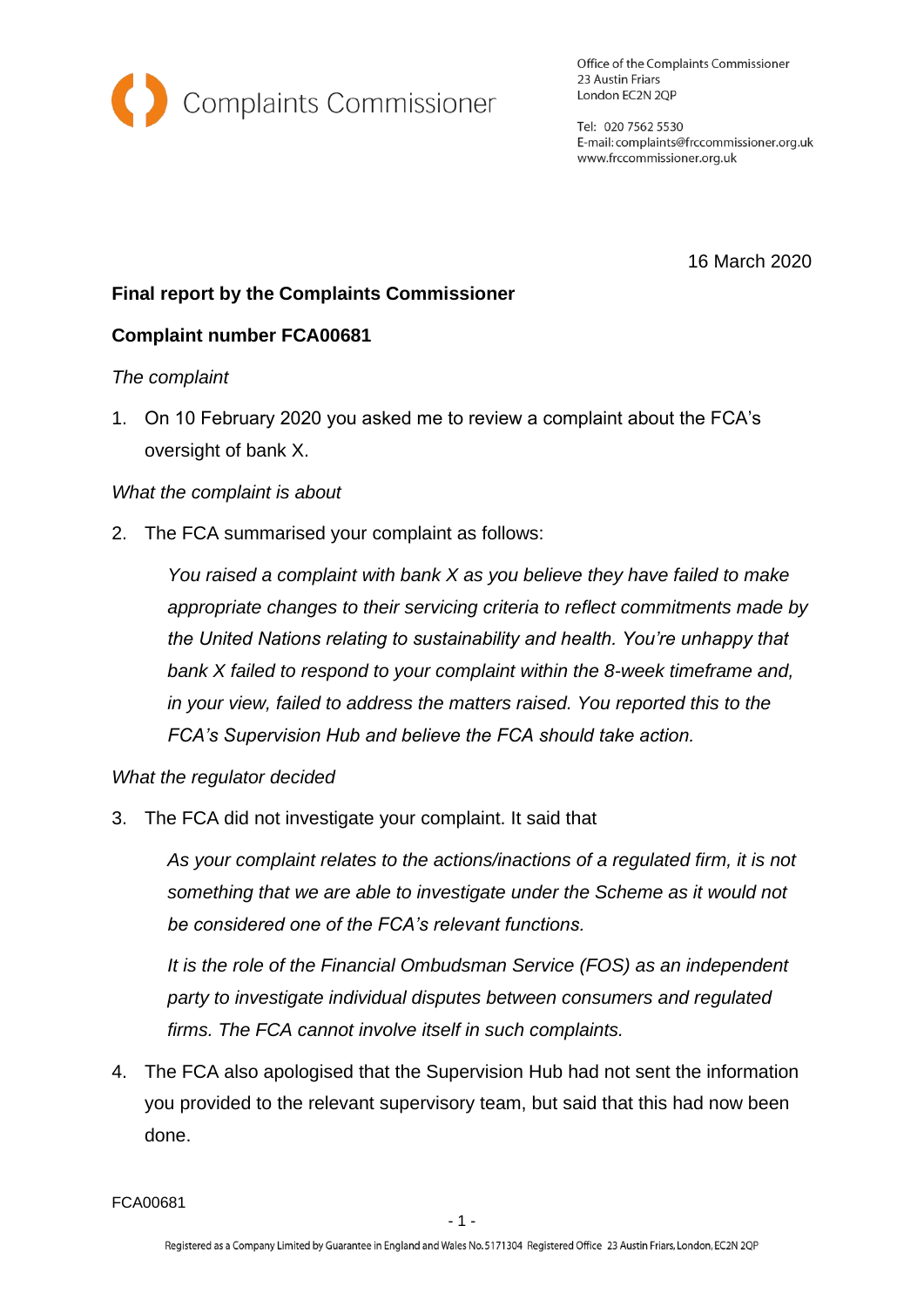## *Why you are unhappy with the regulator's decision*

- 5. You say that the FCA's response 'fails to take into account the Civil Service Code binding the conduct of every officer in public life, where public officers "must:..carry out [their] fiduciary obligations responsibly (that is make sure public money [ie NHS funding by taxpayers] and other resources are used properly and efficiently)"'. (Element One)
- 6. You are disappointed the FCA and Financial Ombudsman Service have chosen not to promote and enforce the commitments of the UK Government in sustainable development in the markets it oversees. (Element Two)
- 7. You say the FCA is evidently deficient in its fiduciary duty to ensure that public funds are used properly and efficiently as it is allowing its regulated banks to continue to finance the global hospitality sector unaffected by the invention of your company. (Element Three)

## *Preliminary point*

8. My role is to review the actions (or inactions) of the FCA. I cannot review the actions of the FOS.

#### *My analysis*

- 9. The background to your complaint is that you would like bank X to support the use of your invention, which you consider would reduce demand on the NHS and support sustainability, but it has declined to do so. You complained to the bank but it took longer than eight weeks to answer your complaint, and you do not feel it addressed your complaint points.
- 10. Your complaint is that the bank's behaviour does not affect just you but others as well, and that the FCA is failing to ensure banks change their lending criteria in order to assist the UK Government in its commitment to the 2030 Agenda for Sustainable Development agreed by world leaders at the United Nations in 2015.
- 11. The FCA Supervision Hub, with whom you corresponded before the FCA complaints team, informed you that section 348 of the Financial Services and Markets Act 2000 prevented the FCA from telling you its stance on how firms are recalibrating their lending criteria in order to assist the UK Government's sustainability agenda with respect to the 2030 Agenda. It then told you that the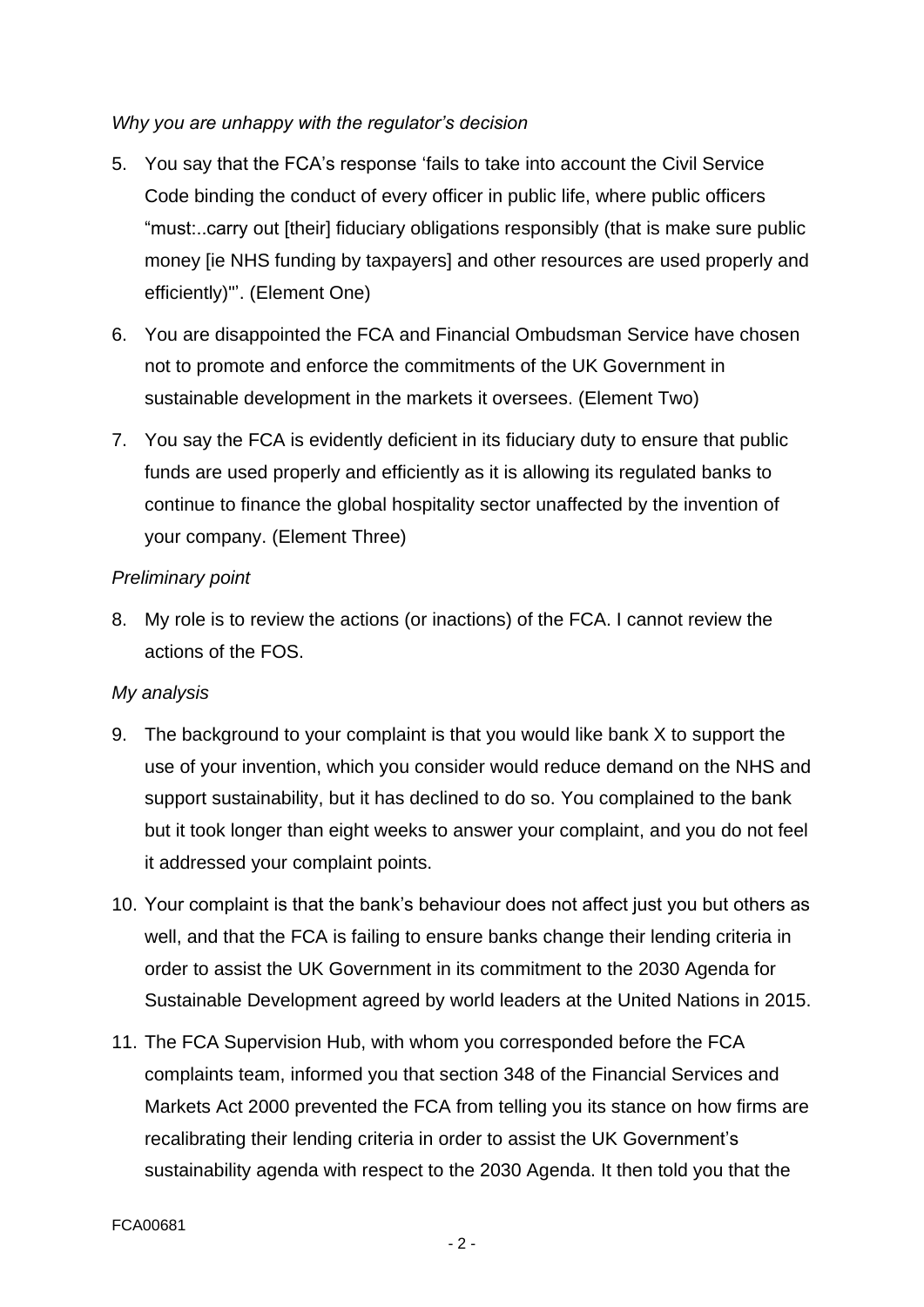matter was outside the remit of the FCA. Finally, the FCA Complaints Team told you that your complaint was one that only the FOS could resolve, although you had already told the FCA the FOS had told you it was outside their jurisdiction and had sent you to the FCA; and you had made it clear to the FCA that your complaint was not simply about the dispute between the bank and you. The FCA also told you that the information you had provided would be sent to the relevant area, but you could not be told what action, if any, would be taken based on the information you have provided.

- 12. You have been given inconsistent messages in your dealings with the FCA. As I understand it, the position is as follows:
- 13. Your complaint is essentially a policy issue. You consider that the banks, which are regulated by the FCA, should be doing more to support organisations promoting sustainable products. In my view, that is more of a matter of Government policy than regulatory practice. The FCA's regulatory remit is set out in legislation (principally the Financial Services and Markets Act 2000 and the Financial Services Act 2012), and I doubt that those Acts give the FCA the powers to intervene in the lending markets in the way which you are suggesting. For that reason, my view is that the FCA was right not to uphold your complaint.
- 14. However, I do consider that rather than mistakenly directing you towards the FOS – the FCA should have given you an explanation of its policy approach to questions of sustainability. In response to my preliminary report, the FCA provided its policy on climate change and green finance here: [https://www.fca.org.uk/publications/feedback-statements/fs19-6-climate-change](https://www.fca.org.uk/publications/feedback-statements/fs19-6-climate-change-and-green-finance)[and-green-finance.](https://www.fca.org.uk/publications/feedback-statements/fs19-6-climate-change-and-green-finance) It is also unfortunate that the Supervision Hub failed to pass on your information to the supervisors of the bank – this is far from the first time that I have had to draw attention to such shortcomings.

#### *My decision*

15. For the reasons above, my view is that your complaint is excluded from the Scheme.. I appreciate you do not agree with my decision and that you have strong feelings about the corporate responsibility of financial service providers towards issues of sustainability. However, this Complaints Scheme is not the